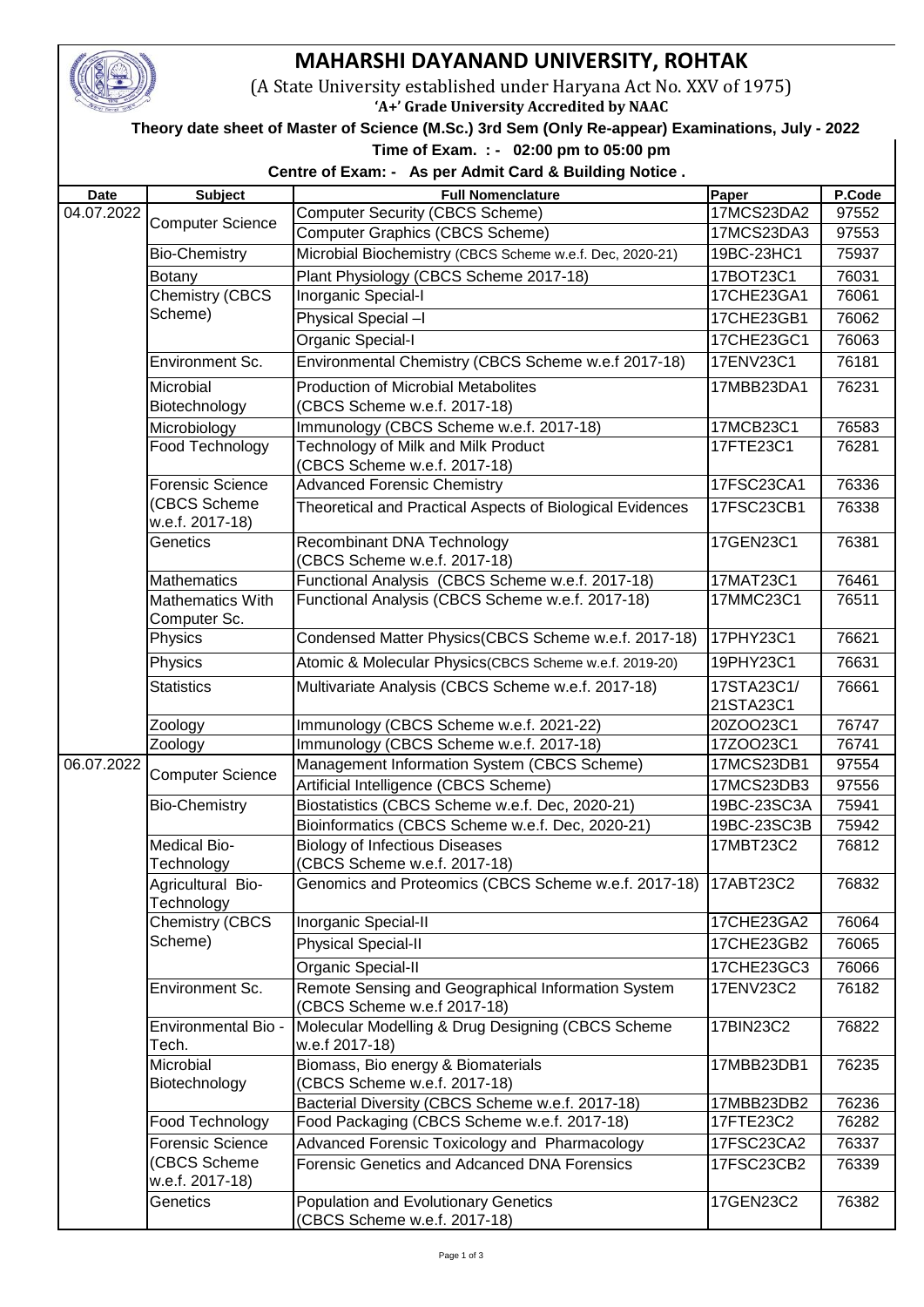| <b>Date</b> | <b>Subject</b>                          | <b>Full Nomenclature</b>                                                         | Paper                   | P.Code  |
|-------------|-----------------------------------------|----------------------------------------------------------------------------------|-------------------------|---------|
|             | 06.07.2022 Mathematics                  | Elementary Topology (CBCS Scheme w.e.f. 2017-18)                                 | 17MAT23C2               | 76462   |
|             | <b>Mathematics With</b><br>Computer Sc. | Elementary Topology (CBCS Scheme w.e.f. 2017-18)                                 | 17MMC23C2               | 76512   |
|             | Physics                                 | Electrodynamics and Wave Propagation<br>(CBCS Scheme w.e.f. 2017-18)             | 17PHY23C2               | 76622   |
|             | Physics                                 | Electrodynamics and Wave Propagation (CBCS Scheme<br>w.e.f. 2019-20)             | 19PHY23C2               | 76632   |
|             | <b>Statistics</b>                       | Designs of Experiments (CBCS Scheme w.e.f. 2017-18)                              | 17STA23C2/<br>21STA23C2 | 76662   |
|             | Zoology                                 | Advanced Physiology (CBCS Scheme w.e.f. 2021-22)                                 | 20ZOO23C1               | 76748   |
|             | Zoology                                 | Biology of Vertebrates (CBCS Scheme w.e.f. 2017-18)                              | 17ZOO23C2               | 76742   |
|             | 08.07.2022 Computer Science             | Operating System and Unix (CBCS Scheme)                                          | 17MCS23C1               | 97557   |
|             | <b>Bio-Chemistry</b>                    | Clinical Biochemistry (CBCS Scheme w.e.f. Dec, 2020-21)                          | 19BC-23HC2              | 75938   |
|             | Bio-Technology                          | Molecular Human Physiology and Dev. Biology<br>(CBCS Scheme w.e.f. 2017-18)      | 17CBT23DA1              | 76843   |
|             | <b>Chemistry (CBCS</b><br>Scheme)       | Inorganic Special-III                                                            | 17CHE23GA3              | 76067   |
|             |                                         | <b>Physical Special-III</b>                                                      | 17CHE23GB3              | 76068   |
|             |                                         | Organic Special-III                                                              | 17CHE23GC3              | 76069   |
|             | <b>Forensic Science</b>                 | Instrumental Methods in Forensic Analysis<br>(CBCS Scheme w.e.f. 2017-18)        | 17FSC23DA1              | 76342   |
|             | Genetics                                | Human Molecular Genetics (CBCS Scheme w.e.f. 2017-18)                            | 17GEN23DA1              | 76383   |
|             |                                         | Drosophila Genetics (CBCS Scheme w.e.f. 2017-18)                                 | 17GEN23DA2              | 76384   |
|             | <b>Mathematics</b>                      | Fluid Dynamics (CBCS Scheme w.e.f. 2017-18)                                      | 17MAT23C3               | 76463   |
|             | Mathematics With<br>Computer Sc.        | Fluid Dynamics (CBCS Scheme w.e.f. 2017-18)                                      | 17MMC23C3               | 76513   |
|             | Physics                                 | Electronics-I (CBCS Scheme w.e.f. 2017-18)                                       | 17PHY23DA2              | 76624   |
|             | Physics                                 | Electronics-I (CBCS Scheme w.e.f. 2019-20)                                       | 19PHY23DA2              | 76634   |
|             | <b>Statistics</b>                       | Optimizations Techniques-I (Old) (CBCS Scheme w.e.f.<br>2017-18)                 | 17STA23C3               | 76663   |
|             | Zoology                                 | Molecular Endocrinology (CBCS Scheme w.e.f. 2021-22)                             | 20ZOO23DA2              | 76750   |
|             | Zoology                                 | Animal Behaviour and Taxonomy (CBCS Scheme w.e.f.<br>$2017 - 18$                 | 17ZOO23DA1              | 76743   |
|             | 11.07.2022 Computer Science             | Visual Programming (CBCS Scheme)                                                 | 17MCS23C2               | 97558   |
|             | <b>Bio-Chemistry</b>                    | Principles of Genetics (CBCS Scheme w.e.f. Dec, 2017-18)                         | 17BCH23DA1              | 75933   |
|             | <b>Bio-Chemistry</b>                    | Essentials of Genetics (CBCS Scheme w.e.f. Dec, 2020-21)                         | 19BC-23SC2A             | 75939   |
|             | Bio-Technology                          | Virology (CBCS Scheme w.e.f. 2017-18)                                            | 17CBT23DB2              | 76846   |
|             | Medical Bio-                            | Human Physiology and Developmental Biology (CBCS                                 | 17MBT23DB2              | 76816   |
|             | Technology                              | Scheme w.e.f. 2017-18)                                                           |                         |         |
|             | <b>Botany</b>                           | Evolutionary and Economic Botany (CBCS Scheme 2017-18)                           | 17BOT23DB1              | 76035   |
|             | Environmental<br>Science                | <b>Elementary Concept of Physical Environment</b><br>(CBCS Scheme w.e.f 2017-18) | 17ENV23DB1              | 76186   |
|             | Food Technology                         | Enzymes and Fermentation Tech. (CBCS Scheme w.e.f.<br>$2017 - 18$                | 17FTE23DB3              | 76288   |
|             | <b>Forensic Science</b>                 | Elements of Forensic Biology and Serology<br>(CBCS Scheme w.e.f. 2017-18)        | 17FSC23DA2              | 76343   |
|             | Genetics                                | Plant Molecular Genetics (CBCS Scheme w.e.f. 2017-18)                            | 17GEN23DB1              | 76386   |
|             | <b>Mathematics</b>                      | Discrete Mathematics (CBCS Scheme w.e.f. 2017-18)                                | 17MAT23DA1              | 76464   |
|             |                                         | Programming in C (CBCS Scheme w.e.f. 2017-18)                                    | 17MAT23DA6              | 76469   |
|             | Mathematics With<br>Computer Sc.        | Mathematics Statistics (CBCS Scheme w.e.f. 2017-18)                              | 17MMC23C4               | 76514   |
|             | Physics                                 | Computational Methods and Programming-I (CBCS<br>Scheme w.e.f. 2017-18)          | 17PHY23DB1              | 76625   |
|             | Physics                                 | Computational Physics-I (CBCS Scheme w.e.f. 2019-20)                             | 19PHY23DB1              | 76635   |
|             |                                         | Radiation Physics-I (CBCS Scheme w.e.f. 2019-20)                                 | 19PHY23DB2              | 76636   |
|             | <b>Statistics</b>                       | Stochastic Processes (CBCS Scheme w.e.f. 2017-18)                                | 21STA23D1               | 76671   |
|             | Zoology                                 | Environmental Biology (CBCS Scheme w.e.f. 2021-22)                               | 20ZOO23DB2              | 76750-X |
|             | Zoology                                 | Environmental Biology (CBCS Scheme w.e.f. 2017-18)                               | 17ZOO23DB2              | 76746   |